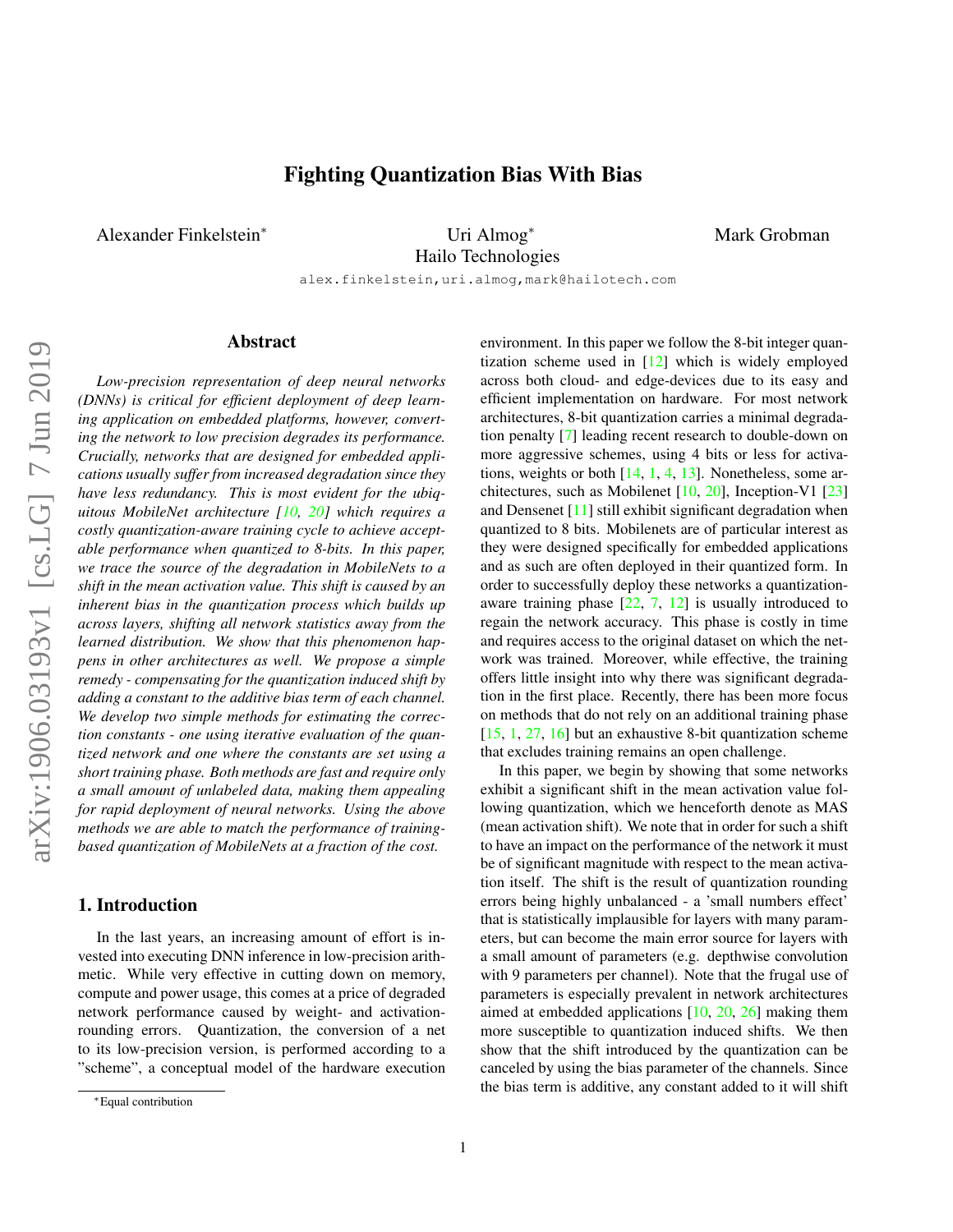<span id="page-1-0"></span>the activation distribution of the channel. Once the task is defined as fixing the shifts, the problem then becomes how to estimate them. To this end, we develop two procedures one based on direct estimation over a set of test images and the other performing a fine-tuning phase involving only the bias terms of the network. The main contributions of this paper are:

- Mean activation shift (MAS): We explore both the statistical origins and the impact of MAS on layerlevel quantization errors. We show that MAS can arise and be responsible for a large component of the error when quantizing network architectures relying on layers with a very small number of parameters (e.g. MobileNet's depthwise layers).
- Shift compensation using bias terms: We show MAS can be compensated by using the bias terms of the network layers, and this alone can drastically reduce degradation, further establishing the previous claim. We propose two algorithms to that effect - Iterative Bias Correction (IBC) and Bias Fine Tune (BFT) - and we analyze their performance on a variety of Imagenet trained classifiers.

While our experiments use convolutional neural networks (CNNs) for classification, we expect both the techniques and the analysis to extend into other tasks (e.g. Object-Detection) building on these classifiers as their feature extractors.

### 2. Previous Work

#### 2.1. Quantization Procedures

A slew of ideas on DNN quantization were published in recent years, with widely and subtly diverging assumptions about the capabilities of the underlying deployment hardware. For instance, support for non-uniform quantization  $[21, 2, 8]$  $[21, 2, 8]$  $[21, 2, 8]$  $[21, 2, 8]$  $[21, 2, 8]$ , fine-grained mixed precision  $[18]$  or perchannel ("*channelwise*") quantization [\[7,](#page-7-3) [1,](#page-7-5) [5,](#page-7-17) [6\]](#page-7-18). Leaving the batch-normalization layer unfolded [\[14\]](#page-7-4) is another nuance since, similarly to *channelwise quantization*, it enables per-channel scaling at the cost of additional computations. In this work, we restrict ourselves to the simplest setting *folded-batch normalization, layerwise, UINT8-activations, INT8-weights* that was introduced by [\[12\]](#page-7-2). The attractiveness of this simple setting is that it is supported *efficiently* by most existing hardware on which deep-learning applications are deployed. The literature can also be dissected by the cost and complexity of the quantization procedures, falling into two main categories:

Post-training quantization: these methods work directly on a pre-trained network without an additional training phase to compensate for the effects of quantization. Generally lean, these methods have minimal requirements in terms of data, expertise and effort (of both man and machine). Most works are focused on how to best estimate the dynamic range of a layer given its activation distribution. These range from simple heuristics for outlier removal [\[7,](#page-7-3) [14\]](#page-7-4), to more advanced methods employing statistical analysis  $[16, 19, 4, 1, 5, 6]$  $[16, 19, 4, 1, 5, 6]$  $[16, 19, 4, 1, 5, 6]$  $[16, 19, 4, 1, 5, 6]$  $[16, 19, 4, 1, 5, 6]$  $[16, 19, 4, 1, 5, 6]$  $[16, 19, 4, 1, 5, 6]$  $[16, 19, 4, 1, 5, 6]$  $[16, 19, 4, 1, 5, 6]$  $[16, 19, 4, 1, 5, 6]$  $[16, 19, 4, 1, 5, 6]$ . In this work we use naive min/max statistics (without clipping) to determine dynamic range in order to keep the comparative experiments on IBC/BFT as clean as possible, however, it can be combined with more advanced methods. Other approaches try to lower the dynamic range of the layer by reducing the intra-layer channel range. In  $[27]$  it was proposed to improve layerwise quantization by splitting channels with outliers, improving quantization at the cost of additional computations. Finally, in  $[15]$  it was proposed to employ inversely-proportional factorization to equalize the dynamic ranges of channels within a layer.

Quantization-aware training involves optimizing the quantized weights using a large training set, with netspecific hyperparameters [\[14\]](#page-7-4) usually taking the pre-trained net as a starting point. The optimization target may use the ground-truth labels [\[12\]](#page-7-2) as in the normal training, and/or an adaptation of knowledge distillation [\[9\]](#page-7-20) loss, namely using the full-precision net as the target ("Teacher"), with the quantized ("Student") net punished for distance of its output to the Teacher's [\[19,](#page-7-19) [17\]](#page-7-21). Rendering the training "quantization-aware" is non-trivial since the rounding and clipping operations are non-differentiable. The simplest and standard approach is that of a Straight-Through-Estimator (STE) [\[3,](#page-7-22) [19\]](#page-7-19) which essentially consists of using the quantized version of the net on forward-pass while using the full-precision network on the backward-pass. One of the methods developed in this work (BFT) employs knowledgedistillation and a STE within a very short training procedure (micro-training) restricted to the network biases only. Concurrently to our work, in [\[5\]](#page-7-17) a micro-training of scaling factors (multiplicative rather than additive as in ours) was proposed. Like us, they categorize this as post-training quantization since very little data and training time is used.

#### 2.2. MobileNets Quantization

Mobilenets [\[10,](#page-7-0) [20\]](#page-7-1) are CNNs based on "separable" convolutions - intermittent depthwise and pointwise convolution layers. Their compact and low-redundancy design makes quantization challenging as they have less resilience to noise. The basic *layerwise* 8-bit quantization of Mobilenet-v1 leads to complete loss of accuracy [\[22,](#page-7-10) [7\]](#page-7-3). A major source of the degradation is due to issues caused by the folding of batch-normalization to degenerate channels (i.e. channel with constant zero output) [\[22\]](#page-7-10). Zeroing out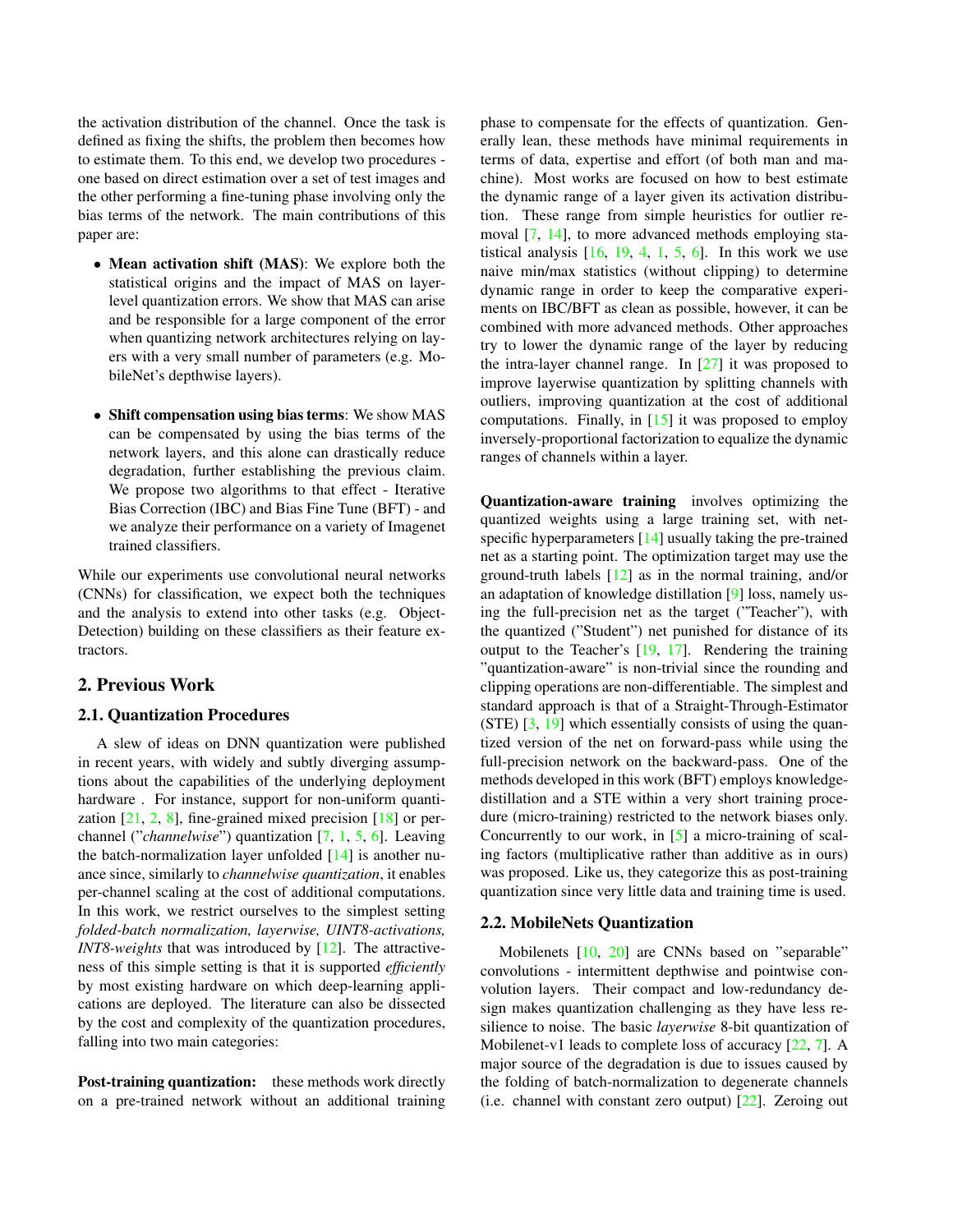<span id="page-2-7"></span>these channels reduces degradation to  $10\%$  and we employ this technique as well. Quantization-aware training methods  $[12, 7]$  $[12, 7]$  $[12, 7]$  are able to reduce degradation to  $1\%$  for both Mobilenet-v1 and v2. Current *post-training quantization* methods can achieve similarly good results (i.e.  $\langle 1\% \rangle$ ) only by using channelwise quantization [\[7\]](#page-7-3) which is not supported on all hardware. Authors of  $[22]$  achieve  $2.5\%$ degradation in a layerwise post-training quantization setting but resort to remodeling the network architecture into a "quantization-friendly" version by changing the activation function and modifying the separable-convolution building block. In  $[15]$  a 3% degradation is achieved without either remodelling or retraining by using inversely-proportional factorization to equalize the dynamic range of channels; this further reduces to 0.6% when the BFT method described in this paper is applied on top, setting the new state-of-the-art for Mobilenet-v1 and v2 "basic-gemmlowp" quantization while being easy and fast to run.

#### <span id="page-2-6"></span>3. Problem Statement and Analysis

A general sentiment underlying quantization of neural networks is that [\[24\]](#page-7-23):

"...as long as the errors generally cancel each other out, they'll just appear as the kind of random noise that the network is trained to cope with and so not destroy the overall accuracy by introducing a bias..."

Contrary to the above assumption, in this work we show that when comparing the activations of a feature map in a fullprecision and quantized net (QNN), a significant "DC" shift between the distributions can be observed (Fig. [1\)](#page-3-0). This conceptual gap could arise from thinking on the level of a single tensor, whose rounding error distribution is assumed to be uniform and symmetric; then assuming this property to propagate through the net. However, the law of large numbers doesn't always hold, and small asymmetries might get amplified and accumulate across layers.

In the rest of this section, we first  $(3.1)$  define the quantization error and it's "DC" component (denoted as MAS). Then in [3.2](#page-2-1) we quantify in precise terms the MAS contribution to the error, empirically demonstrating its significance. Finally, in [3.3](#page-3-1) we explore further the statistical mechanism of MAS generation and its dependence on layer structure.

#### <span id="page-2-0"></span>3.1. Quantization Error Measures

For a given layer  $l$  and feature  $ch$  we define the quantization error as the element-wise difference between activations in the original DNN  $(x)$  and those in the quantized DNN (QNN)  $(x^{(q)})$  :

<span id="page-2-4"></span>
$$
e_{l,ch} = (x_{l,ch}^{(q)} - x_{l,ch}).
$$
\n(1)

Where  $e_{l,ch}$ ,  $x_{l,ch}^{(q)}$ ,  $x_{l,ch}$  are vectors (for brevity we sometimes drop the subscripts where they are understood from context). Some works make a distinction between rounding "noise" and clipping "distortion"; in this work both are treated indivisibly and we use the terms "noise" and "error" interchangeably. For every channel we define the signal energy,  $E(x^2)$ , as:

$$
E(x^2) = \frac{1}{N} \sum x_{l,ch}^2
$$
 (2)

The expectations  $E()$  here and below are to be understood as taken across all pixels of the testing set. We use the mean rather than sum (as in standard  $L_2$  norm definition) so that our analysis will be invariant to the number of elements within a layer. Similarly, we define  $E(e^2)$  as the energy of the quantization error. Next, we define the Mean Activation Shift (MAS) as:

<span id="page-2-2"></span>
$$
\Delta_{l,ch} = E(x_{l,ch}^{(q)}) - E(x_{l,ch}) = E(x_{l,ch}^{(q)} - x_{l,ch}) = E(e_{l,ch})
$$
\n(3)

For convenience of exposition we also define we also define the following two quantites: inverse root quantization to noise ratio (rQNSR) and Mean activation Shift to Signal Ratio (MSSR) as:

$$
rQNSR_{l,ch} = \sqrt{\frac{E(e^2)}{E(x^2)}}
$$
\n(4)

<span id="page-2-5"></span>
$$
MSSR_{l,ch} = \frac{E(e_{l,ch})}{\sqrt{E(x_{l,ch}^2)}}
$$
(5)

MSSR measures how significant the MAS is compared to the average activation. The rQSNR is a measure of the overall noise level in a channel. Note that MSSR and rQNSR scale similarly, allowing for easy comparison.

All definitions above being random variables' expectations, in practice we use estimates generated by sampling the activations of the network across inferences on a batch of images.

#### <span id="page-2-1"></span>3.2. The Effect of Mean Activation Shifts

One view of MAS as defined in eq.  $(3)$  is as the activations' distribution shift - between the original and the quantized net (see fig. [1\)](#page-3-0). Another analysis avenue relates it to the MSE decomposition:

<span id="page-2-3"></span>
$$
MSE = E(error2) = Mean2(error) + Var(error)
$$
\n(6)

In this framework, the question of the MAS's significance can be formulated as gauging the relative contribution of the error mean to error magnitude, which in our notation can be written as:  $\frac{E^2(e_{l,ch})}{E(e^2)}$  $\frac{E(e_l, ch)}{E(e_{l, ch}^2)}$ . To answer this question we estimate these quantities on data samples obtained by running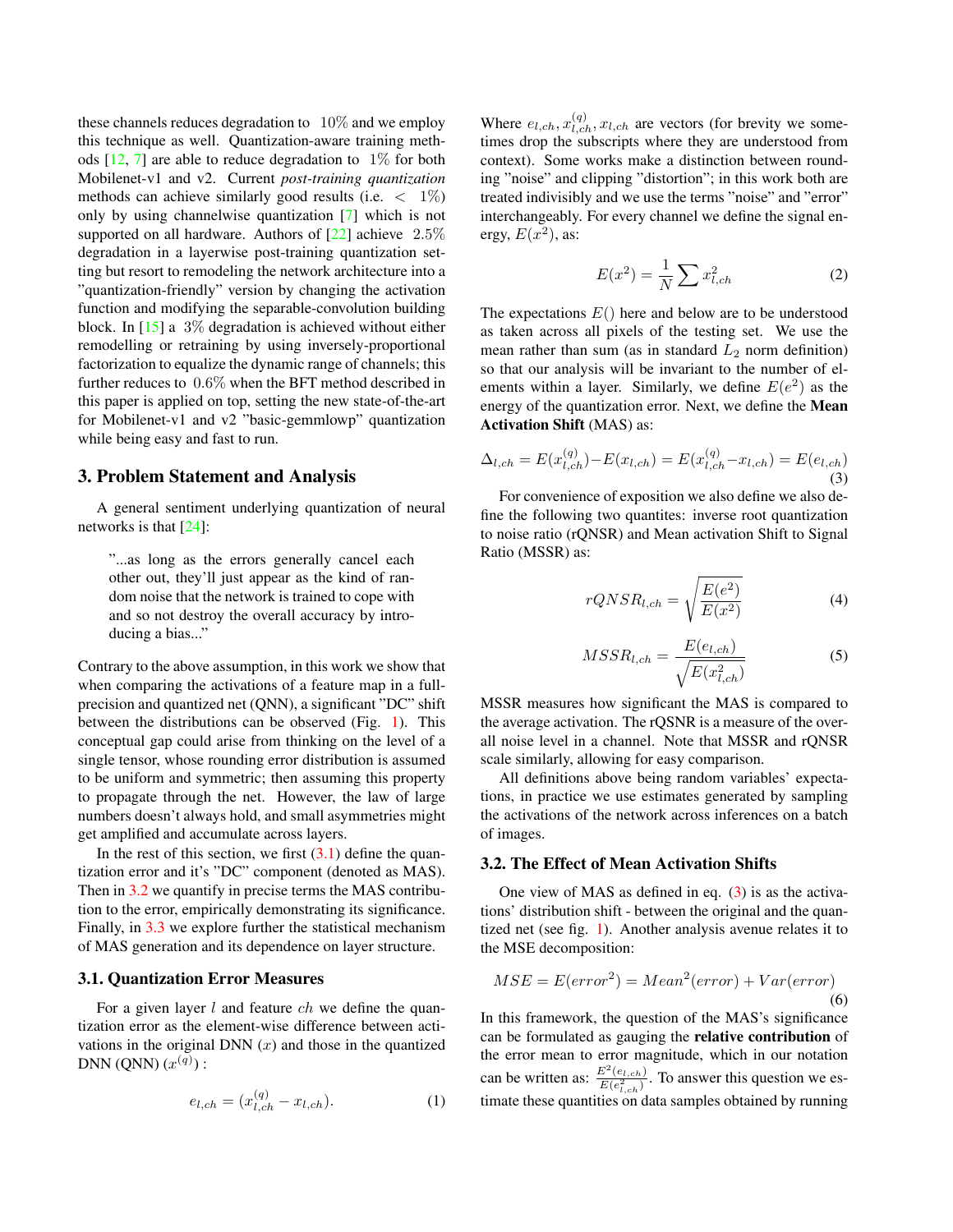<span id="page-3-0"></span>

Figure 1: Mean activation shift in two different layers of Mobilenet 1 1.0 224: Left: weight rounding errors (vertical axis) vs. full precision (FP) weights (horizontal axis). An ideal transformation would place all the dots on the null horizontal line. Black indicates a weight whose quantized value is greater than the FP, and magenta indicates weights whose quantized value is smaller or equal to the FP value. Right: 32-image activation histograms for the channel corresponding to the weights on the left. Top row is for the *conv1/channel1* kernel slice, with 27 weight elements (1.a) and a small (0.029) relative mean kernel shift, producing a small MAS (1.b). Bottom row is for the are for *depthwise1* layer (*channel12*), with 9 weight elements (1.c). The relative mean kernel error is large, (0.239), resulting in a large MAS. (1.d). The vertical blue and red lines mark the mean activation values for FP and quantized networks, with a clear shift in 1.d and an indiscernible shift in 1.b

the full precision and the quantized nets over batches of few tens of images each to obtain signal and error vectors; see figs. [2,](#page-3-2) [3](#page-4-0) (curves for different choices of batch are very similar; we drop all but one from plot for visual brevity). We can see that for many layers the contribution is significant, sometimes dominating the error energy. Fortunately, the degradation-complicit  $\Delta_{l,ch}$  lends itself to a convenient correction, one that doesn't entail changing the NN's computational graph but only adjusting its parameters - namely, subtracting MAS from the (per-channel) biases  $B_{l,ch}$  to be added pre-activation <sup>[1](#page-3-3)</sup> . For a single linear ( $F_{act} = I$ ) layer, this bias-fixing operation can indeed be proven as the optimal error reduction by changing biases alone - effectively removing the Mean contribution in eq. [\(6\)](#page-2-3). Note also that in contrast to the weights (and their potential adjustments), the bias is quantized at high precision in most implementations (the cost for this being rather low), so the above correction can be done relatively precisely. The natural mitigation taken together with the significance of the MAS contribution strikes a great cost-benefit balance, compared to e.g. quantization-aware training methods (and actually performing on-par with those in some cases as we shall see in section [5\)](#page-5-0).

Note that for a deep networks the situation is more complex since MAS for different channels in the first layers are mixed in deeper layers, causing input errors that may be comparable with (or larger than) the MAS of the deeper layers.

We will see how these issues are tackled by our optimization methods in section [4.](#page-5-1)

<span id="page-3-2"></span>

Figure 2: 32-image estimates of (a)  $E(e_{l,ch})$  (the MAS) and (b),(c)  $\sqrt{E(x_{l,ch}^2)}$ ,  $\sqrt{E(e_{l,ch}^2)}$  (L2 norms of activation signal, and its quantization error), per channel, for typical layers of two nets strongly differing in quantizationfriendliness. When quantization error is large, the meanshift tends to be larger even in relative terms, becoming the major contribution to q-error.

### <span id="page-3-1"></span>3.3. MAS Generation Mechanism in MobileNets

We now wish to connect the number of weight elements in a layer and the typical magnitude of MSSR in that layer and show that small kernels tend to increase MAS. Let us consider layer  $l$  in which the calculation of an output channel activation involves  $k$  kernel elements and  $k$  input activations. We define a **weight rounding error** as  $\delta_{W_i}$  where i denotes the weight elements in the set of size  $k$ . The weight rounding errors are i.i.d and follow the distribution:

$$
f(\delta_{W_i}) = U[-\frac{max(|W|)}{2^{N-1}}, \frac{max(|W|)}{2^{N-1}}]
$$
 (7)

The mean and standard-deviation of the sum of rounding errors is given by:

$$
E(\sum^{k}(\delta_{W_{i}})) = 0
$$
 (8)

<span id="page-3-3"></span><sup>&</sup>lt;sup>1</sup> Referring to a generic convolutional layer with kernel of size  $K$ :  $X_{l,ch}=F_{act}\left(\sum_{ch',dx,dy}^{K}X_{l-1,ch'}W_{l,ch}^{ch',dx,dy}+B_{l,ch}\right)$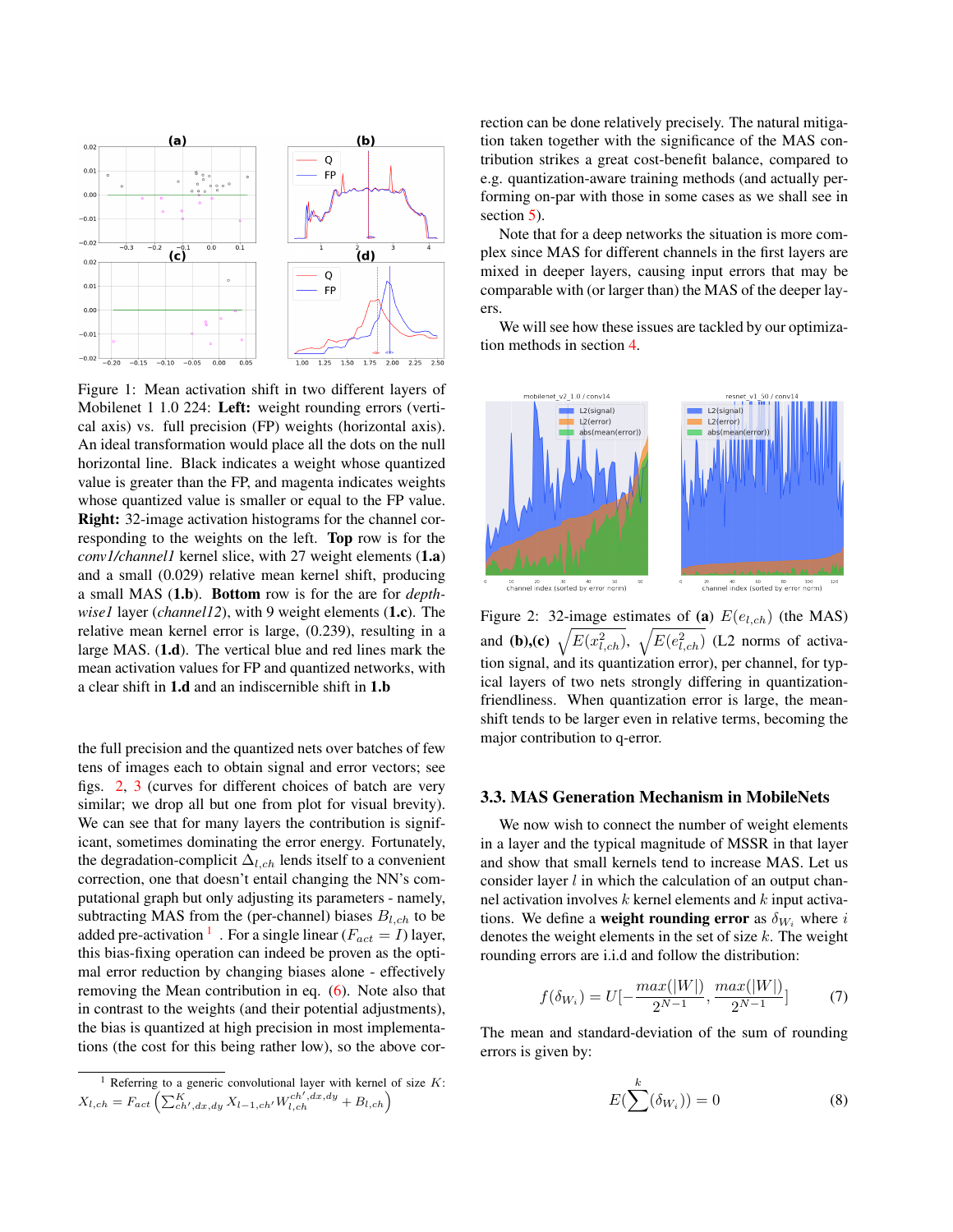<span id="page-4-0"></span>



Figure 3: 32-image estimates of the MSSR, QNSR, and their ratio  $((a)/(b), (c)/(b), (a)/(c)$  ratios in terms of fig.  $(2)$ ) L2-aggregated (RMS) over channels, for all layers of same 2 nets. Comparing top and center we can see again, now at the whole net level, that for mobilenet the overall error is greater and it's driven in large part by the MAS. Some typical behaviors can be spotted - e.g. average-pooling layer reduces QNSR but the mean-shift contribution increases. Comparing center and bottom plots, the great error reduction following the BFT procedure is evident (IBC gives a similar result); being driven by reducing MAS, it's not surprising that the relative contribution of MAS (black line) goes down as well

$$
\sigma(\sum^{k} \delta_{W_i}) = C\sqrt{(k/12)} \tag{9}
$$

with C depending only on  $max(|W|)$  and N where  $max(|W|)$  is the maximum element magnitude in the weight kernel and  $N$  is the number of bits used for quantized representation. It is worth noting that the assumption of a given  $max(|W|)$  means that quantization grid is constant. The rounding error is the results of decimating the kernel values to this grid and so the expectation in the above equations is taken with respect to possible kernel values.

The activation shift for an input image, defined in [1](#page-2-4) can be expressed as:

$$
e_{l,ch} = \sum_{i=1}^{k} (x_{in}^i + \delta_{x_{in}}^i) \times (w_i + \delta_{w_i}) - \sum_{i=1}^{k} x_{in}^i \times w_i
$$
 (10)

or,

<span id="page-4-2"></span>
$$
e_{l,ch} = \sum_{i=1}^{k} \delta_{x_{in}}^{i} \times w_i + \sum_{i=1}^{k} x_{in}^{i} \times \delta_{w_i}
$$
 (11)

In the first layer of the network, the first term in the righthand side is negligible since when the input rounding errors are small such as in the first layer. We consider only the second term in the following analysis. Averaging over input data set and the spatial dimensions of layer  $l$  to achieve the numerator in [5,](#page-2-5) we get:

$$
E(e_{l,ch}) = E(\sum_{i=1}^{k} x_{in}^{i} \times \delta_{w_i}) = E(x_{in}) \times \sum_{i=1}^{k} \delta_{w_i}
$$
 (12)

where we made the assumption that the input data  $x_i$  are i.i.d. The separation of terms in the mean is possible since for a given channel the  $\delta_{w_i}$  are constant and independent of the data.

Let us rewrite  $MSSR_{l,ch}$  as:

$$
MSSR_{l,ch} = \frac{E(x_{in})}{\sqrt{E(x_{out}^2)}} \times \sum_{i=1}^{k} \delta_{w_i}
$$
 (13)

We regard the first term of the product as the 'data term'. If we treat the convolution as a matched filter it can be approximated as:

<span id="page-4-1"></span>
$$
\frac{E(x_{in})}{\sqrt{E(x_{out}^2)}} \approx 1/k
$$
\n(14)

Using the above approximation we express the mean and variance of  $MSSR_{l,ch}$  with regards to possible kernel values in layer  $l$  as:

$$
E(MSSR_{l,ch}) = C_1 \times 1/k \times E(\sum_{i=1}^{k} \delta_{w_i}) = 0 \quad (15)
$$

$$
\sigma(MSSR_{l,ch}) = C_2 1 \times 1/k \times \sigma(\sum_{i=1}^{k} \delta_{w_i})
$$

$$
\approx \sqrt{k}/k = 1/\sqrt{k}
$$
(16)

Equation [16](#page-4-1) tells us that layers with small kernels will tend to have larger MAS energy to activation energy ratio. This conclusion is in agreement with our observation that Mobilenet architecture exhibits strong mean activation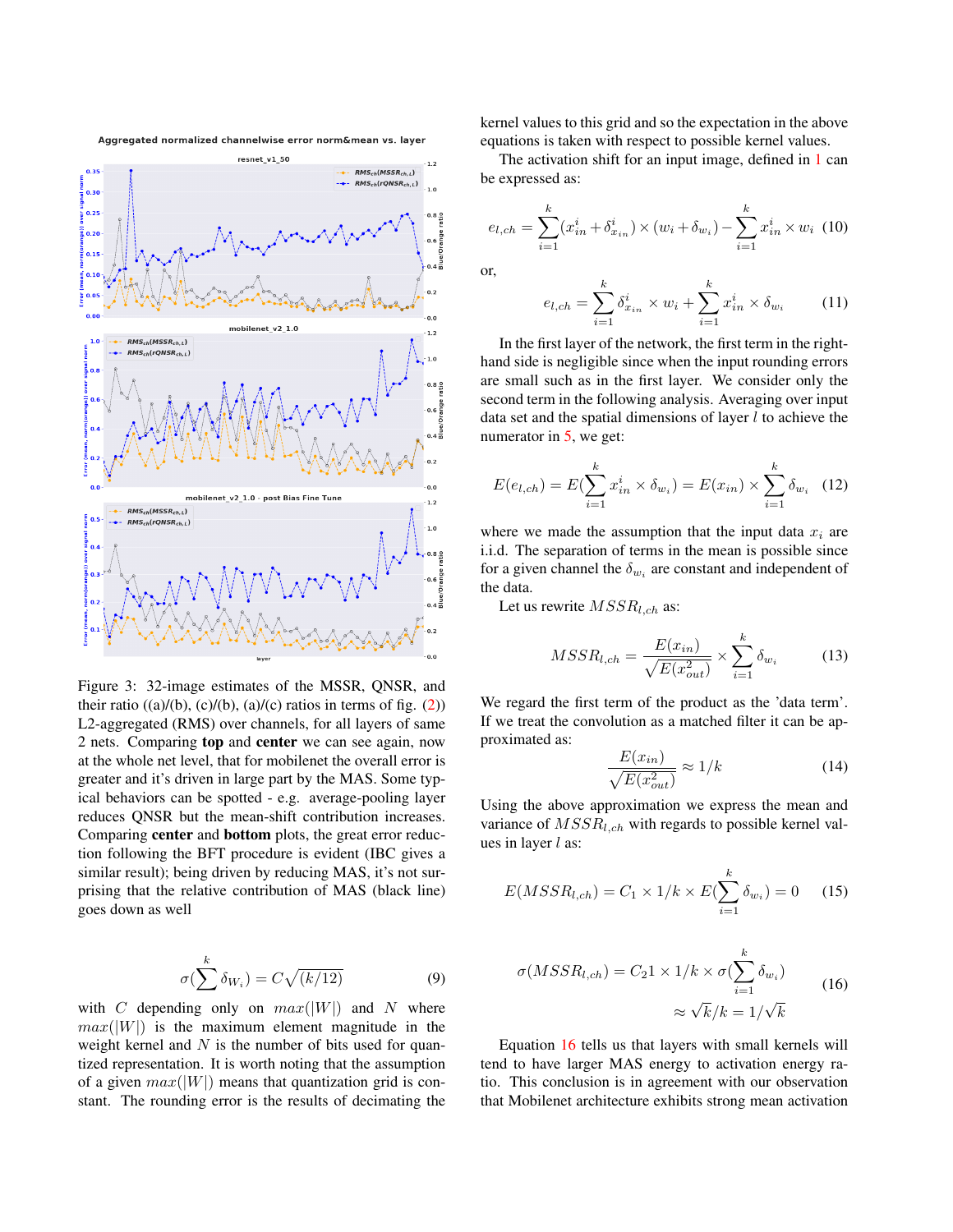<span id="page-5-3"></span>shifts, since it incorporates many depthwise (dw) convolutions, involving small (9 elements) kernel slices. In contrast, conventional 2D convolutions typically involve hundreds of elements for the calculation of each output channel.

This is only one possible source of MAS and the occurrence of significant mean activation shift in Inception v1 despite the absence of depthwise layers suggests other possible sources for MAS. One such source can be the neglected term in [11](#page-4-2) which becomes significant once the input of the layer exhibits large noise.

### <span id="page-5-1"></span>4. Optimization Methods

We now present two methods that compensate for the QNN MAS (sec. [3\)](#page-2-6) by updating the bias terms. While the first (IBC) is very fast and requires a very small dataset, the second (BFT) is more general and utilizes a stronger optimizer.

#### 4.1. Iterative Bias Correction (IBC)

Estimating the MAS of all the layers and channels and updating the bias terms of the network in one pass cannot be done, since correcting the bias terms of layer  $l$  changes the input to layer  $l + 1$ , which, in turn, gives a different MAS than the one calculated before. Therefore, the correction process has to be performed iteratively according to algorithm [1,](#page-5-2) where  $act_{l,ch}^{\hat{orig}}$  and  $act_{l,ch}^{quant}$  are the activation values of layer  $l$ , channel  $ch$  in the original and quantized networks, respectively. The inner 'for' loop in the algorithm can be vectorized and done on all of the channels of a layer l simultaneously. The set of input images used for the Iterative Bias Correction (short-named *IBC-batch*), has a typical size of 8-64 images, and can be drawn from the same set used for the QNN calibration. We find that the Iterative Bias Correction effectiveness can vary with IBC-batch size, and larger batches do not necessarily produce better results. The strength of IBC lies in its simplicity and high speed. With as little as 8 unlabeled images (that can be just the quantization batch) and just a few minutes computation we were able to achieve the results in table [1.](#page-6-0)

#### 4.2. Bias Fine Tuning (BFT)

The observations discussed in section 3.2 and in fig. [2](#page-3-2) suggest that modifications of the QNN's biases, reducing or otherwise modulating the MAS, have the potential to reduce noise energy, impact downstream QSNR and eventually the final layer's output accuracy. This line of thought suggests attempting a generic optimization of the biases alone, with the eventual objective of reducing the overall QNN's loss and accuracy degradation. To this end, we use a quantization-aware training procedure, which starts from the pre-trained weights and biases, but restricts the trainable variables to be the biases only. This restriction enables fast training on a minuscule part of the training set, as small

#### <span id="page-5-2"></span>Result: Corrected QNN checkpoint

end

```
evaluate act_{l, ch}^{orig} for all l, ch in original net;
l \leftarrow 0;
while not end of original net do
      evaluate act_{l,ch}^{quant};
     for ch \in l do
            \Delta_{l,ch}\leftarrow<act_{l,ch}^{orig}>-<act_{l,ch}^{quant}>;bias_{l,ch}^{quant} \leftarrow bias_{l,ch}^{quant} + \Delta_{l,ch};end
    l \leftarrow l + 1;
```
Algorithm 1: Iterative Bias Correction (IBC). The inputs to the IBC algorithm are the original and quantized networks, a topologically sorted list of layers, where 0 is the input layer and the last layer is the output layer. In each iteration the output of the current layer for both the original and quantized networks is evaluated and averaged over  $n$  images the spatial dimensions to give a single value per output channel ch. The MAS is computed and added to the layer bias.

as 1K images, without significant overfit, since the number of trainable variables is several orders of magnitude less than with a full training. Our procedure uses global optmization in contrast to the local estimation procedure used in IBC. Drawing inspiration from [\[17,](#page-7-21) [19\]](#page-7-19), we use pure teacher-student distillation loss, namely the cross-entropy between the logits of the full-precision and the quantized net. This enables a label-free training. To make the training quantization-aware, we use quantized weights for the trainable net, and add F akeQuant operations of the *TensorFlow* framework on the activations' path, implementing the standard Straight-Through Estimator (STE) approach [\[3,](#page-7-22) [25\]](#page-7-24). Since the weights are fixed for the procedure, our method be also viewed as a miniature variant of Incremental Training [\[28,](#page-8-2) [29\]](#page-8-3), in the sense that biases are optimized to compensate for the error generated by quantization of the weights. Finalizing our procedure, the fine-tuned full precision biases are re-quantized to 16 bits which is precise enough for this final step to have no accuracy impact.

### <span id="page-5-0"></span>5. Experiments

For our tests we used the following setup and procedure (all experiments were done with the *TensorFlow* framework):

- 1. Publicly available pre-trained full-precision models from [tf-slim collection](https://github.com/tensorflow/models/tree/master/research/slim) is ingested; any BatchNorm ops are folded onto preceding layer's weights.
- 2. For mobilenets: dead channels (channels with constant output / zero variance) are dropped.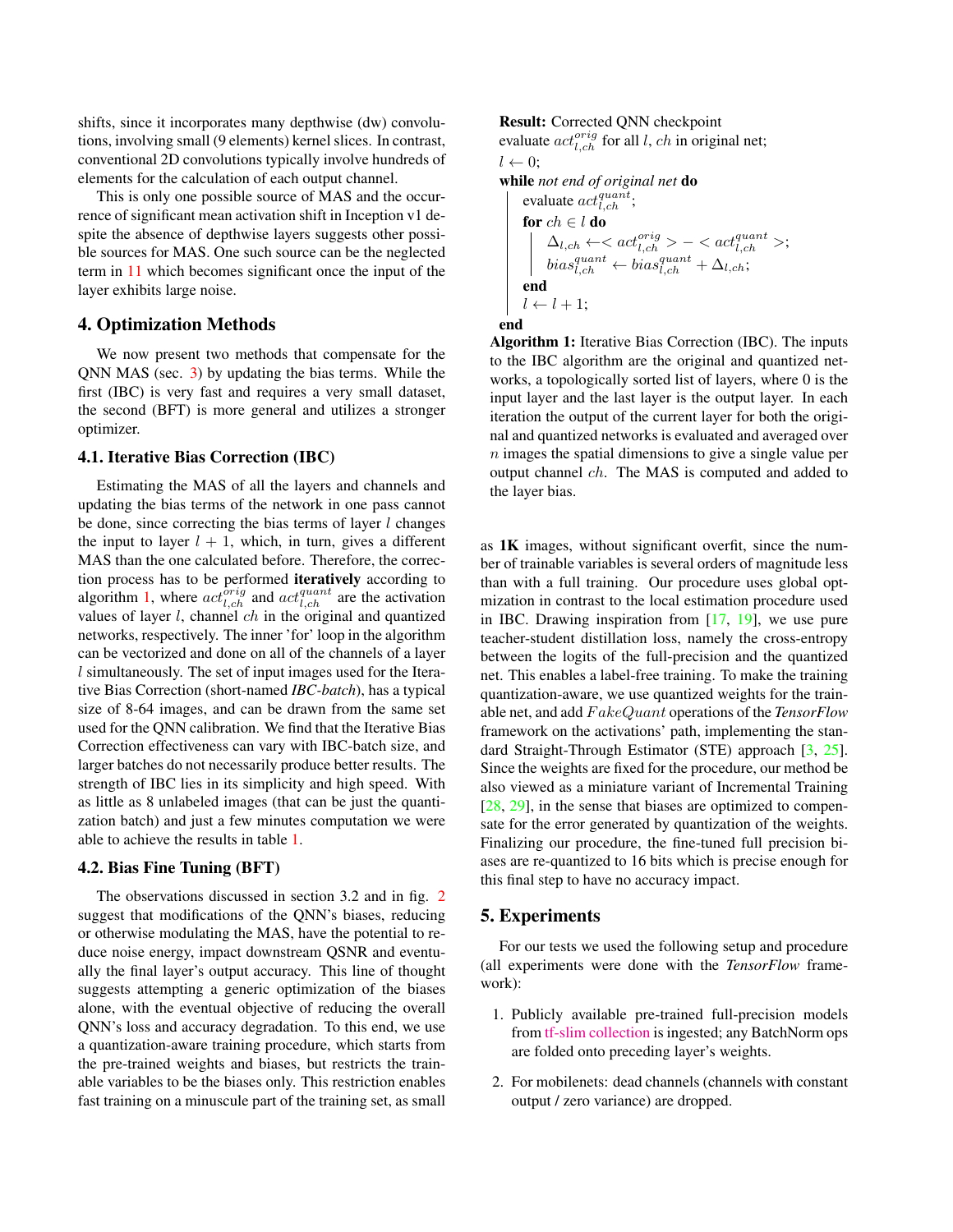<span id="page-6-1"></span><span id="page-6-0"></span>Table 1: Top-1 accuracy of original nets and accuracy degradation with basic 8-bit quantization, Iterative Bias Correction (IBC), and Bias Fine Tune (BFT). All numbers are in units of absolute percentage (%). Best IBC results for were achieved with IBC batch size of 8.

| <b>Network</b><br><b>Name</b> | Original<br>Top-1<br>accuracy | <b>Basic</b><br>Quant. | <b>IBC</b> | <b>BFT</b> |
|-------------------------------|-------------------------------|------------------------|------------|------------|
| Mobilenet- $v1-1.0$           | 71.02                         | 7.90                   | 0.92       | 1.03       |
| Mobilenet- $v2-1.0$           | 71.8                          | 16.44                  | 1.42       | 1.2        |
| Mobilenet- $v2-1.4$           | 74.95                         | 6.42                   | 1.1        | 0.85       |
| Inception-v1                  | 69.76                         | 2.26                   | 0.44       | 0.47       |
| $Resnet-50-v1$                | 75.2                          | 0.27                   | >10        | 0.30       |

- 3. Weights are quantized onto a uniform, symmetric 8-bit (INT8), per-layer grid. Biases are quantized to 16-bit representation.
- 4. Activations are quantized (at run-time) onto a fixed, uniform, asymmetric 8-bit (UINT8), per-layer grid over a range defined by simple min, max statistics on a 64-image calibration batch.
- 5. QNN accuracy is evaluated on the standard 50K ImageNet validation set.

Table 1 summarizes the results of simple-case tests over several neural nets. The second column gives the Top-1 accuracy of the original, floating-point representation net. The third column gives the top-1 accuracy degradation using the basic quantization described in [\[12\]](#page-7-2). The last 2 columns give the top-1 accuracy degradation of the quantized nets after applying the IBC and BFT optimization tools.

#### 5.1. Experiments With IBC

Testing IBC with different sizes of IBC batches between 8 to 64 images shows a variance of a few 0.1% in results. Out of the cases we tested, the best results were achieved using an IBC batch of 8 images from the calibration batch. While MobileNet and Inception architectures benefit from employing IBC, Resnets show large degradation by approximately 10% when utilizing IBC. We were unable to understand the source of this degradation.

The IBC algorithm discussed throughout this paper compares post-activation means in the original and quantized nets. In Mobilenet v1 the activation function is Relu6, clipping the output at 0 and 6, which results in a loss of information regarding the convolution output distribution. It would be reasonable to assume that updating the bias terms according to pre-activation distribution would utilize the full information available and produce even better results than those shown in table [1.](#page-6-0) Indeed, testing a variant of algorithm [1](#page-5-2) in which  $\Delta_{l,ch}$  is calculated **pre-activation** on Mobilenet v1, yields a degradation of 0.76% - 0.16% better than the post-activation degradation given in table [1\)](#page-6-0).

#### 5.2. Experiments With BFT

We trained using the standard Adam optimizer, with a learning rate schedule scanning a wide range as recommended in [\[14\]](#page-7-4): in our default schedule we use  $10^{-3}$ ,  $10^{-4}$ ,  $10^{-5}$ ,  $10^{-6}$  rates for 16 mini-epochs each, for a total of 64 mini-epochs using the same 1K images. This schedule is used across all nets presented here (see table [1\)](#page-6-0), proving a high degree of robustness. That stands in contrast to the normally high appetite of training-based methods for expertise and data. Given the above, and especially the relaxed input requirement of only 1K labelless images, (similar in size to calibration sets typically used  $[16, 7]$  $[16, 7]$  $[16, 7]$ , we claim that the procedure should be seen as a post-training quantization method despite sharing the "backprop+STE+SGD" approach with of quantizationaware training methods.

The results (table [1\)](#page-6-0) are quite similar to IBC (suggesting that both utilize well a common "resource" discussed above) - with the exception of ResNet which isn't degraded with BFT. On both Mobilenet-v1 and v2, we perform on par with the state-of-the-art of 1% degradation reached with full quantization-aware training [\[7\]](#page-7-3). The restriction to biases apparently enables harvesting the low-hanging fruits of quantization-aware training - which happen to include the lion's share of the degradation to be reduced - using a fraction of the cost. When combining *ChannelEqualization* [\[15\]](#page-7-11) with BFT on the Mobilenet-v2 nets, we achieve state-of-the-art quantized net accuracy of  $71.1\%$  (v2-1.0) and 74.3% (v2-1.4).

### 6. Discussion

Mean activation shift (MAS) occurs in several neural net architectures after quantization. One progenitor for this shift was demonstrated to be a non-symmetrical distribution of the rounding error of weights, more pronounced when the weight kernels involved are small, such as in depthwise convolutions. The phenomenon was observed in Mobilenet v1 and v2 which incorporate depthwise convolutions. It was also observed in Inception v1 which incorporates 2D convolutions and concatenation layers, and no depthwise layers, leading to the conclusion that there are more sources for MAS.

We presented two methods that compensate for mean activation shift of nets by modifying biases - Iterative Bias Correction (IBC), and Bias Fine Tuning (BFT). Employing either one significantly improves the accuracy of Mobilenet v1, v2 and Inception v1, bringing their degradation down by an order of magnitudes relative to the baseline quantization. For Mobilenet-v1/v2, post-BFT degradation is on par with the 1% state-of-the-art [\[7\]](#page-7-3) achieved by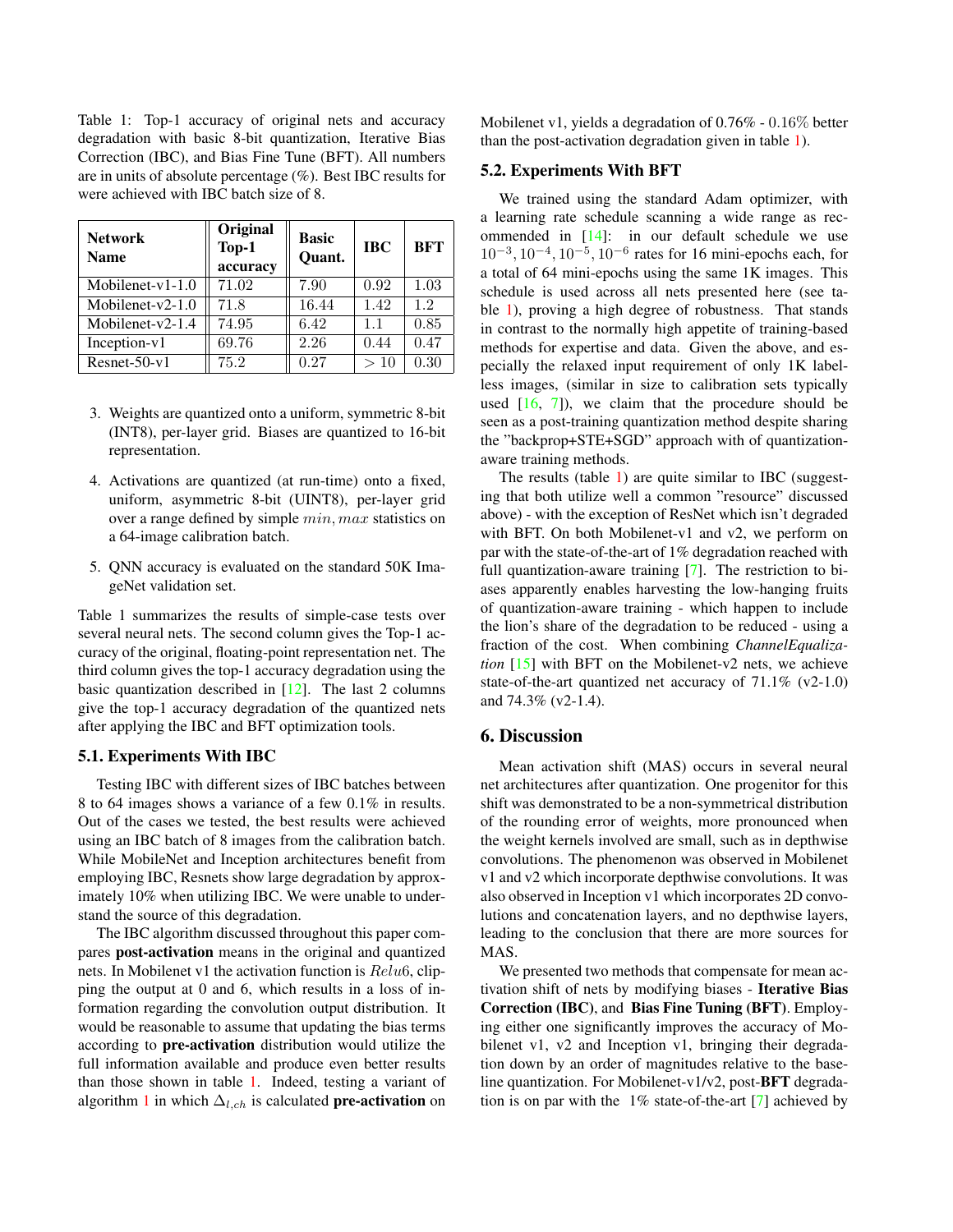resource-intensive quantization-aware training, tested with the same 8-bit quantization scheme. Both tools require very little in terms of tuning effort, run-time and data. BFT performs a robust micro-training procedure, incorporating a strong optimizer (gradient descent) and requiring ~1000 unlabeled images; typically taking  $~20min$  on a single GPU. IBC uses a simpler direct-estimation, runs even faster (2- 3min is typical) and requires as little as 8 unlabeled images. We expect these methods to readily extend to mobilenetbased nets used as a base for other tasks (detection, segmentation, etc.) and at other quantization schemes (e.g. 4-bit weights). Both may permit further improvement by using more data and tuning their parameters in a scheme- and netspecific way; however, we refrain from it here, emphasizing instead the "without-bells-and-whistles" effectiveness of the methods, which highlights our basic insight (sec. [3.2\)](#page-2-1) about the underlying issue. The default setting seems to be enough for sub-1% degradation on most presented nets (table [1\)](#page-6-0). On the other hand, in yet more challenging cases (e.g. quantization to  $n < 8$  bits) the prospect for the methods described is to be used as a part of a wider post-training quantization toolset. We leave that to future work.

### References

- <span id="page-7-5"></span>[1] R. Banner, Y. Nahshan, E. Hoffer, and D. Soudry. Post training 4-bit quantization of convolution networks for rapiddeployment. *CoRR*, abs/1810.05723, 2018. [1,](#page-0-0) [2](#page-1-0)
- <span id="page-7-14"></span>[2] C. Baskin, E. Schwartz, E. Zheltonozhskii, N. Liss, R. Giryes, A. M. Bronstein, and A. Mendelson. Uniq: uniform noise injection for the quantization of neural networks. *arXiv preprint arXiv:1804.10969*, 2018. [2](#page-1-0)
- <span id="page-7-22"></span>[3] Y. Bengio, N. Léonard, and A. C. Courville. Estimating or propagating gradients through stochastic neurons for conditional computation. *CoRR*, abs/1308.3432, 2013. [2,](#page-1-0) [6](#page-5-3)
- <span id="page-7-6"></span>[4] J. Choi, Z. Wang, S. Venkataramani, P. I.-J. Chuang, V. Srinivasan, and K. Gopalakrishnan. Pact: Parameterized clipping activation for quantized neural networks. *arXiv preprint arXiv:1805.06085*, 2018. [1,](#page-0-0) [2](#page-1-0)
- <span id="page-7-17"></span>[5] Y. Choukroun, E. Kravchik, and P. Kisilev. Low-bit quantization of neural networks for efficient inference. *arXiv preprint arXiv:1902.06822*, 2019. [2](#page-1-0)
- <span id="page-7-18"></span>[6] A. Goncharenko, A. Denisov, S. Alyamkin, and E. Terentev. Fast adjustable threshold for uniform neural network quantization. *arXiv preprint arXiv:1812.07872*, 2018. [2](#page-1-0)
- <span id="page-7-3"></span>[7] R. K. (Google). Quantizing deep convolutional networks for efficient inference: A whitepaper. *CoRR*, abs/1806.08342, 2018. [1,](#page-0-0) [2,](#page-1-0) [3,](#page-2-7) [7](#page-6-1)
- <span id="page-7-15"></span>[8] S. Han, H. Mao, and W. J. Dally. Deep compression: Compressing deep neural networks with pruning, trained quantization and huffman coding. *arXiv preprint arXiv:1510.00149*, 2015. [2](#page-1-0)
- <span id="page-7-20"></span>[9] G. Hinton, O. Vinyals, and J. Dean. Distilling the knowledge in a neural network. *arXiv preprint arXiv:1503.02531*, 2015.  $\overline{2}$  $\overline{2}$  $\overline{2}$
- <span id="page-7-0"></span>[10] A. G. Howard, M. Zhu, B. Chen, D. Kalenichenko, W. Wang, T. Weyand, M. Andreetto, and H. Adam. MobileNets: Efficient Convolutional Neural Networks for Mobile Vision Applications. *arXiv e-prints*, page arXiv:1704.04861, Apr 2017. [1,](#page-0-0) [2](#page-1-0)
- <span id="page-7-9"></span>[11] G. Huang, Z. Liu, and K. Q. Weinberger. Densely connected convolutional networks. *CoRR*, abs/1608.06993, 2016. [1](#page-0-0)
- <span id="page-7-2"></span>[12] B. Jacob, S. Kligys, B. Chen, M. Zhu, M. Tang, A. Howard, H. Adam, and D. Kalenichenko. Quantization and Training of Neural Networks for Efficient Integer-Arithmetic-Only Inference. 2017. [1,](#page-0-0) [2,](#page-1-0) [3,](#page-2-7) [7](#page-6-1)
- <span id="page-7-7"></span>[13] S. Jung, C. Son, S. Lee, J. Son, Y. Kwak, J. Han, and C. Choi. Joint training of low-precision neural network with quantization interval parameters. *CoRR*, abs/1808.05779, 2018. [1](#page-0-0)
- <span id="page-7-4"></span>[14] J. L. McKinstry, S. K. Esser, R. Appuswamy, D. Bablani, J. V. Arthur, I. B. Yildiz, and D. S. Modha. Discovering lowprecision networks close to full-precision networks for efficient embedded inference. *arXiv preprint arXiv:1809.04191*, 2018. [1,](#page-0-0) [2,](#page-1-0) [7](#page-6-1)
- <span id="page-7-11"></span>[15] E. Meller, A. Finkelstein, U. Almog, and M. Grobman. Same, same but different - recovering neural network quantization error through weight factorization. *CoRR*, abs/1902.01917, 2019. [1,](#page-0-0) [2,](#page-1-0) [3,](#page-2-7) [7](#page-6-1)
- <span id="page-7-12"></span>[16] S. Migacz. 8-bit Inference with TensorRT. 2017. [1,](#page-0-0) [2,](#page-1-0) [7](#page-6-1)
- <span id="page-7-21"></span>[17] A. K. Mishra and D. Marr. Apprentice: Using knowledge distillation techniques to improve low-precision network accuracy. *CoRR*, abs/1711.05852, 2017. [2,](#page-1-0) [6](#page-5-3)
- <span id="page-7-16"></span>[18] E. Park, S. Yoo, and P. Vajda. Value-aware quantization for training and inference of neural networks. In *Proceedings of the European Conference on Computer Vision (ECCV)*, pages 580–595, 2018. [2](#page-1-0)
- <span id="page-7-19"></span>[19] A. Polino, R. Pascanu, and D. Alistarh. Model compression via distillation and quantization. *CoRR*, abs/1802.05668, 2018. [2,](#page-1-0) [6](#page-5-3)
- <span id="page-7-1"></span>[20] M. Sandler, A. Howard, M. Zhu, A. Zhmoginov, and L.-C. Chen. MobileNetV2: Inverted Residuals and Linear Bottlenecks. *arXiv e-prints*, page arXiv:1801.04381, Jan 2018. [1,](#page-0-0) [2](#page-1-0)
- <span id="page-7-13"></span>[21] S. O. Settle, M. Bollavaram, P. D'Alberto, E. Delaye, O. Fernandez, N. Fraser, A. Ng, A. Sirasao, and M. Wu. Quantizing convolutional neural networks for lowpower high-throughput inference engines. *arXiv preprint arXiv:1805.07941*, 2018. [2](#page-1-0)
- <span id="page-7-10"></span>[22] T. Sheng, C. Feng, S. Zhuo, X. Zhang, L. Shen, and M. Alf2018arXiv180104381Seksic. A quantizationfriendly separable convolution for mobilenets. *CoRR*, abs/1803.08607, 2018. [1,](#page-0-0) [2,](#page-1-0) [3](#page-2-7)
- <span id="page-7-8"></span>[23] C. Szegedy, W. Liu, Y. Jia, P. Sermanet, S. E. Reed, D. Anguelov, D. Erhan, V. Vanhoucke, and A. Rabinovich. Going deeper with convolutions. *CoRR*, abs/1409.4842. [1](#page-0-0)
- <span id="page-7-23"></span>[24] P. Warder. What Ive learned about neural network quantization. *petewarden.com*, 2008. [3](#page-2-7)
- <span id="page-7-24"></span>[25] P. Yin, J. Lyu, S. Zhang, S. J. Osher, Y. Qi, and J. Xin. Understanding straight-through estimator in training activation quantized neural nets. In *International Conference on Learning Representations*, 2019. [6](#page-5-3)